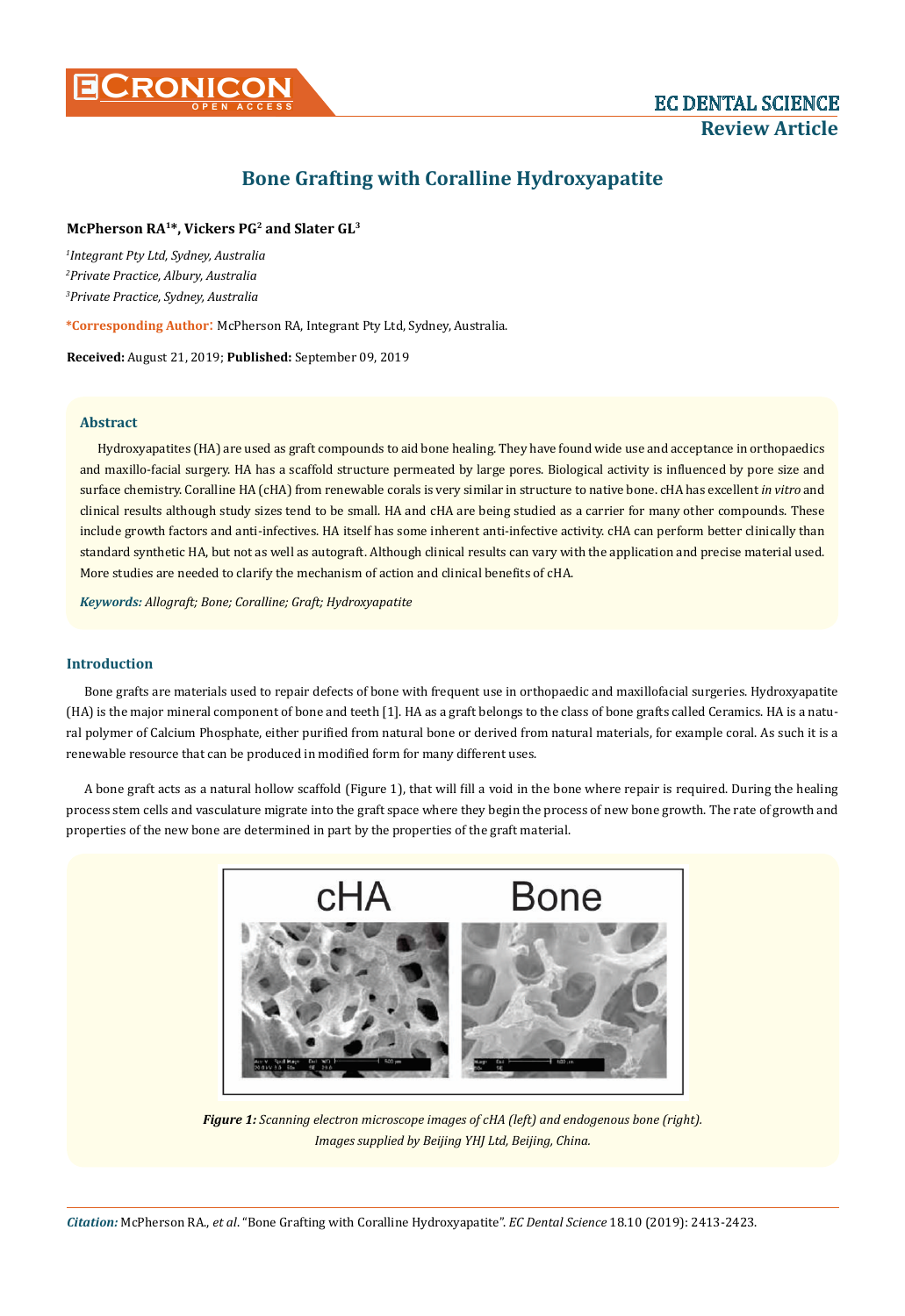Bone grafts can be categorised with 3 main properties (Table 1), osteoinductive, osteogenic or osteoconductive. A fourth category, osteostimulative, has appeared recently. However, this term appears more frequently in marketing, rather than scientific, literature. At a very minimum, all bone grafts should be osteoconductive.

| <b>Property</b>                 | <b>Characteristics</b>                                                                                                       | <b>Example</b>                                         |
|---------------------------------|------------------------------------------------------------------------------------------------------------------------------|--------------------------------------------------------|
| Osteoinductive                  | The graft directly stimulates differentiation of host<br>mesenchymal stem cells to form new bone cells<br>that make new bone | Growth factors (BMP, PDGF),<br>autograft               |
| Osteogenic                      | The graft produces new bone cells directly                                                                                   | Autograft, stem cells                                  |
| Osteoconductive                 | The graft forms a scaffold to allow infiltration of<br>cells and vasculature which aid healing                               | Ceramics (e.g. HA), autograft,<br>xenograft, allograft |
| Osteostimulative/Osteopromotive | The graft enhances osteoinduction but is not osteo-<br>inductive itself                                                      | Ceramics, Xenograft                                    |

# *Table 1: Bone graft general properties.*

Each major category of graft has advantages and disadvantages (Table 2). It is not the object of this review to examine other graft types in depth, so we have only summarised here.

| <b>Class</b>                                               | <b>Advantages</b>                                           | <b>Disadvantages</b>                                                                                                                 |
|------------------------------------------------------------|-------------------------------------------------------------|--------------------------------------------------------------------------------------------------------------------------------------|
| Autograft - from the patient's<br>own body.                | Good bone growth, no rejection                              | Donor site morbidity, pain, availability                                                                                             |
| Allograft - from same species<br>but different individual. | Cost compared to autograft, avail-<br>ability, customisable | Potential infection, possible rejection, can be low mechanical<br>strength, beneficial properties removed by stringent<br>processing |
| Xenograft - from a different<br>species                    | Cost compared to autograft                                  | Potential infection, requires stringent processing, variable<br>initial strength                                                     |
| <b>Growth Factors</b>                                      | Slightly faster bone growth                                 | Cost, is usually combined with ceramic                                                                                               |
| Ceramics                                                   | Cost, ease of use, renewable, inte-<br>gration              | Variable initial strength, variable resorption                                                                                       |

*Table 2: Major classes of bone graft.*

#### **Why HA?**

Many bone graft materials have been trialled over a long period of time, we refer the reader to Siddiqui., *et al.* [1] for an excellent historical synopsis. In the last two decades much improvement has been made in clinical results with bone graft. HA comprises about 50% of human bone and 70 to 80% of dentin and enamel by weight and thus is an excellent candidate for use in bone repair.

Initially HA has low structural strength, its major drawback [2]. However, on integration the graft has a strength similar to endogenous bone [2]. HA forms a strong bond to new bone through an epitaxal layer. After healing HA can be indistinguishable to autologous graft [3]. While non-porous HA in block form is very slow to degrade and form new bone, porous granular HA is more rapid.

Pore size is a major determinant of graft properties [4]. Optimal bone growth occurs around the pore size of bone, which HA, in particular from coral, has.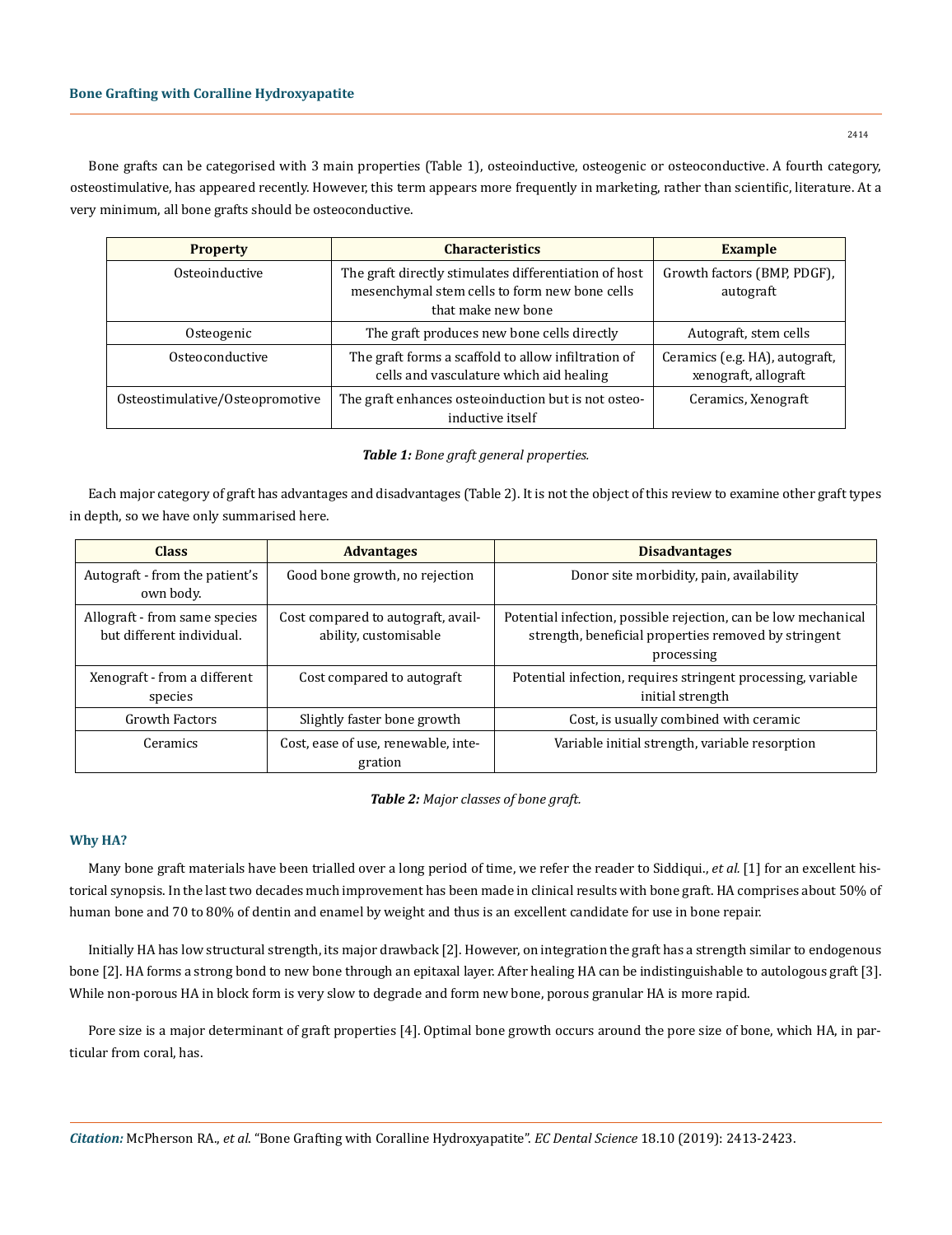HA as a natural structure has low immunogenicity with low inflammatory response. There is also low risk of infection compared to allograft and xenograft (Table 2).

#### **HA properties**

HA is a porous scaffold remarkably similar to endogenous bone. HA pores facilitate cell migration and development [5]. The well structured scaffold facilitates cell migration and stability and vascular development. After only 5 weeks in situ, a granular HA with more porosity enhances cell viability in situ, although after this short time period there was no influence on mechanical strength [6].

Less widely appreciated is that the surface chemistry of the HA scaffold is very important in new bone development [7]. Minor substitution with different ions has a significant effect on the structure and biocompatibility of HA. As the ability of cells to migrate over the surface is critical to new bone growth, this intuitively makes sense. External cellular proteins essential for migration interact with HA and HA may also be a reservoir for external growth factors [8].

HA polymers are an active area of research. Because of the innate compatibility and safety profile of HA they are being investigated for a wide range of purposes. HA has been combined with many compounds [9], including graphenes for strength [10] and peptides for growth [11]. Of particular clinical relevance are efforts to minimise post-operative infection by combination with silver ions [12] and antibiotics [13].

Particle Size has some effect on the efficacy of HA granules. A rule of thumb in the clinic is smaller granules are for smaller voids, where they can pack closer. Larger granules are generally recommended for larger voids. Granule size does affect biological activity but not as dramatically as other factors [14]. Nano-hydroxyapatite is HA that has less than 100 nm diameter particle size. It is small enough to enter cells and so has a different mechanism to "microscale" HA and is not considered in this review.

#### **Coralline HA (cHA)**

Biomimetics is the design and implementation of artificial structures that mimic natural structure. Much research effort is expended on design of new biomimetic scaffolds for bone repair. A natural biomimetic for bone exists in the form of corallineHA (cHA).

cHA is prepared by heat treatment of Calcium Carbonate from naturally abundant *porite spp* corals [15]. Heat treatment occurs in the presence of ammonium phosphate [16]. The *porites* are preferred as they have a structure and composition close to human bone (Figure 1). At least one commercial form is a partial heat treatment, containing both carbonate and a low conversion to HA [15]. This review focuses on HA with little residual carbonate as the untransformed coral lacks structural strength. cHA has been used for many years in dental applications, for example in sinus floor augmentation [17]. cHA mimics natural bone structure better than artificial granular HA's [17]. cHA initially is slow to incorporate, like other HA compounds, but once incorporated is almost as strong as natural bone [18].

When compared to non-coralline HA, cHA enhances vascular growth [19]. And cHA was comparable to the "silver standard" ceramic, biphasic calcium phosphate, in new bone formation and vascularisation [20]. cHA performs better than human allograft in an vertebral model [21]. cHA enhances cell attachment, outperforming other materials such as freeze dried allograft [22].

cHA did not induce an inflammatory reaction in a goat intra-articular model, when compared to "gold standard" autograft [23]. There was significantly less inflammation for cHA than for 3 different allograft products [24]. When given sufficient time, cHA is well integrated with no abnormal reactions [25], like most HA's. In oncologic bone repair, cHA is tolerated well with good bone repair and no reaction [26].

Pountos and Gionnoudis [15] have summarised 16 clinical trials with cHA. The data set is not large but cHA generally performs well, sometimes comparable to "gold standard" autograft (2 studies) and better than freeze dried bone (1 study). Performance was good even in difficult procedures such as lumbar spine fusion where failure rates are typically high [27]. However cHA alone is not recommended for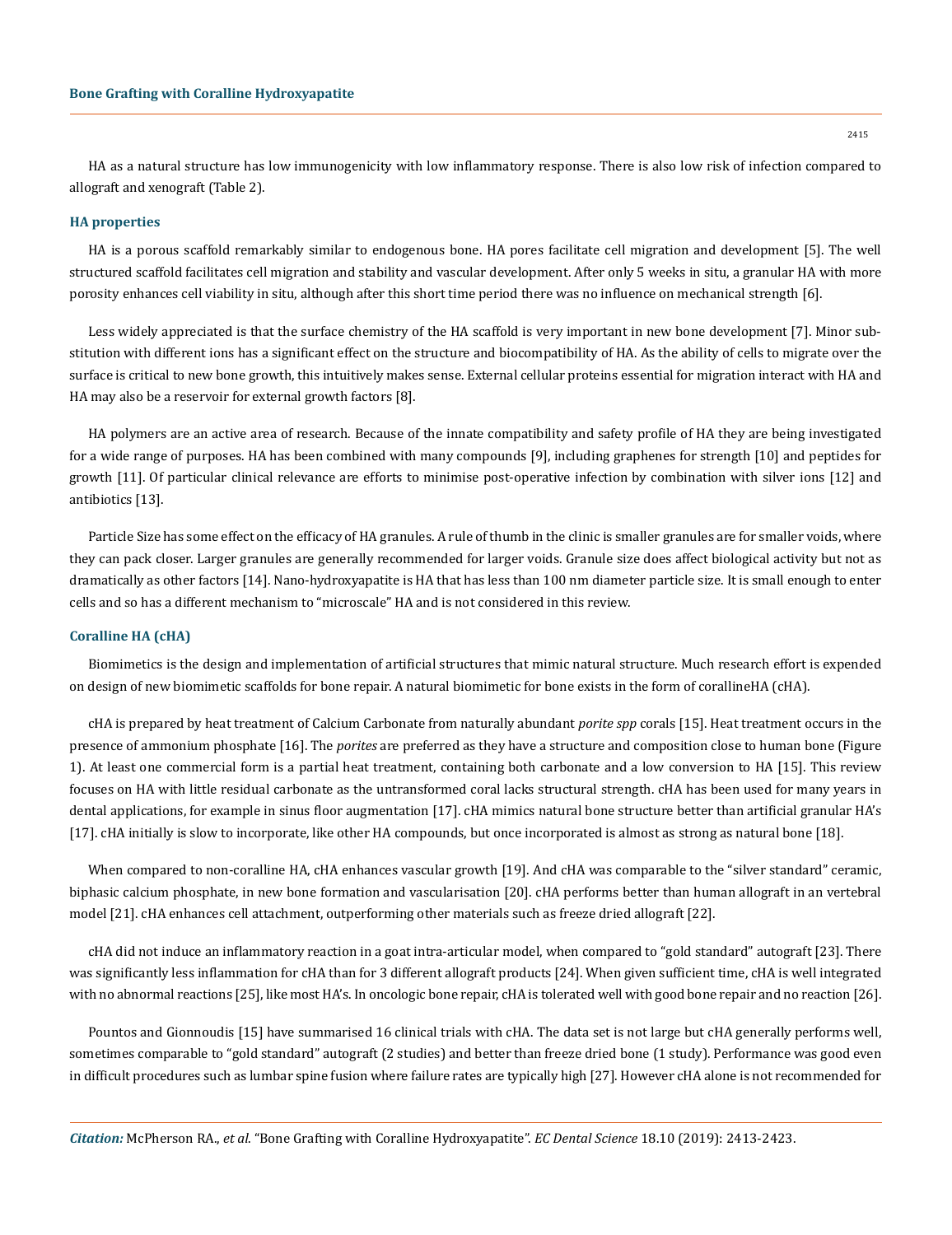spine fusion as autograft performed better [28] although cHA use was associated with a faster procedure and less donor site morbidity. A mixture of autograft or allograft with cHA has been recommended for spine fusion [27].

We have summarised comparative studies of cHA in table 3. Autograft is superior to cHA (Table 3), but cHA does not have the issues of co-mobidity, infection risk and expense. In some cases, but not all, cHA gives better clinical results to standard granular HA (Table 3). This reinforces the concept that for bone grafting, each clinical procedure should be evaluated based on the available data. In certain circumstances autograft may be superior, others cHA and still others another form of HA or other graft type.

| <b>Study</b>                                                 | <b>Comparison</b>                                                                         | <b>Results</b>                                                                                                                                          | <b>Citation</b> |
|--------------------------------------------------------------|-------------------------------------------------------------------------------------------|---------------------------------------------------------------------------------------------------------------------------------------------------------|-----------------|
| Thoracic vertebrae in<br>rabbits                             | cHA versus autologous iliac bone<br>graft versus human xenograft                          | cHA bone formation better than human xenograft<br>but less than autograft.                                                                              | $[21]$          |
| Interproximal peri-<br>odontal defects in<br>humans          | cHA versus freeze dried allograft                                                         | cHA induced statistically significant greater fill<br>than allograft.                                                                                   | $[78]$          |
| Tibial plateau fractures<br>in humans                        | cHA versus cancellous autograft                                                           | No significant differences in bone growth.                                                                                                              | $[79]$          |
| Posterolateral lumbar<br>and lumbosacral fusion<br>in humans | cHA with marrow or bone chips<br>versus autologous iliac bone graft                       | cHA inferior to iliac bone autograft only when bone<br>contact surface area is low. But cHA faster proce-<br>dure with no donor site morbidity or pain. | $[27]$          |
| Posterolateral lumbar<br>fusion in humans                    | cHA versus demineralised bone<br>matrix allograft, both with autolo-<br>gous bone         | cHA equivalent to allograft                                                                                                                             | [80]            |
| Femoral trochlea in<br>goats                                 | cHA versus autograft                                                                      | cHA slower to grow new bone than autograft but<br>acceptable replacement.                                                                               | $[23]$          |
| Orbital implants in<br>humans                                | cHA versus HA                                                                             | cHA more rapid vascularisation than HA.                                                                                                                 | [19]            |
| Periodontal ligament<br>(PDL) cell adhesion in<br>vitro      | cHA versus freeze dried allograft<br>versus freeze-dried dentin<br>(DFDD) versus cementum | cHA provides significantly greater long term cell<br>adhesion.                                                                                          | $[22]$          |
| Full-thickness skull<br>defects in rabbits                   | HA versus bovineHA xenograft<br>versus autologous bone dust                               | HA and bovineHA xenograft equivalent bone<br>formation results, both inferior to autologous bone<br>dust.                                               | $[59]$          |
| Sinus implants in dogs                                       | HA versus human freeze dried<br>bone versus bovineHA xenograft                            | HA and bovineHA xenograft bone formation equiv-<br>alent, both superior to human freeze dried bone.                                                     | [62]            |
| Sinus floor augmenta-<br>tion in humans                      | HA versus bovine HA versus freeze<br>dried bone powder                                    | Freeze dried bone better than bovine HA better<br>than HA                                                                                               | [60]            |

*Table 3: Comparative clinical trials of cHA and selected HA trials versus bovineHA xenograft.*

Growth factors, primarily platelet derived growth factor, are gaining clinical acceptance in combination with ceramic scaffolds [29]. Animal studies of PDGF yield variable results [30] and clinical trials in humans yield either significant or no improvement depending on the application [31]. Serum studies suggest the effect is local as systemic growth factor levels do not change on application of growth factor to a site [32]. We suggest that a good area for future research is development of other factors in combination with cHA.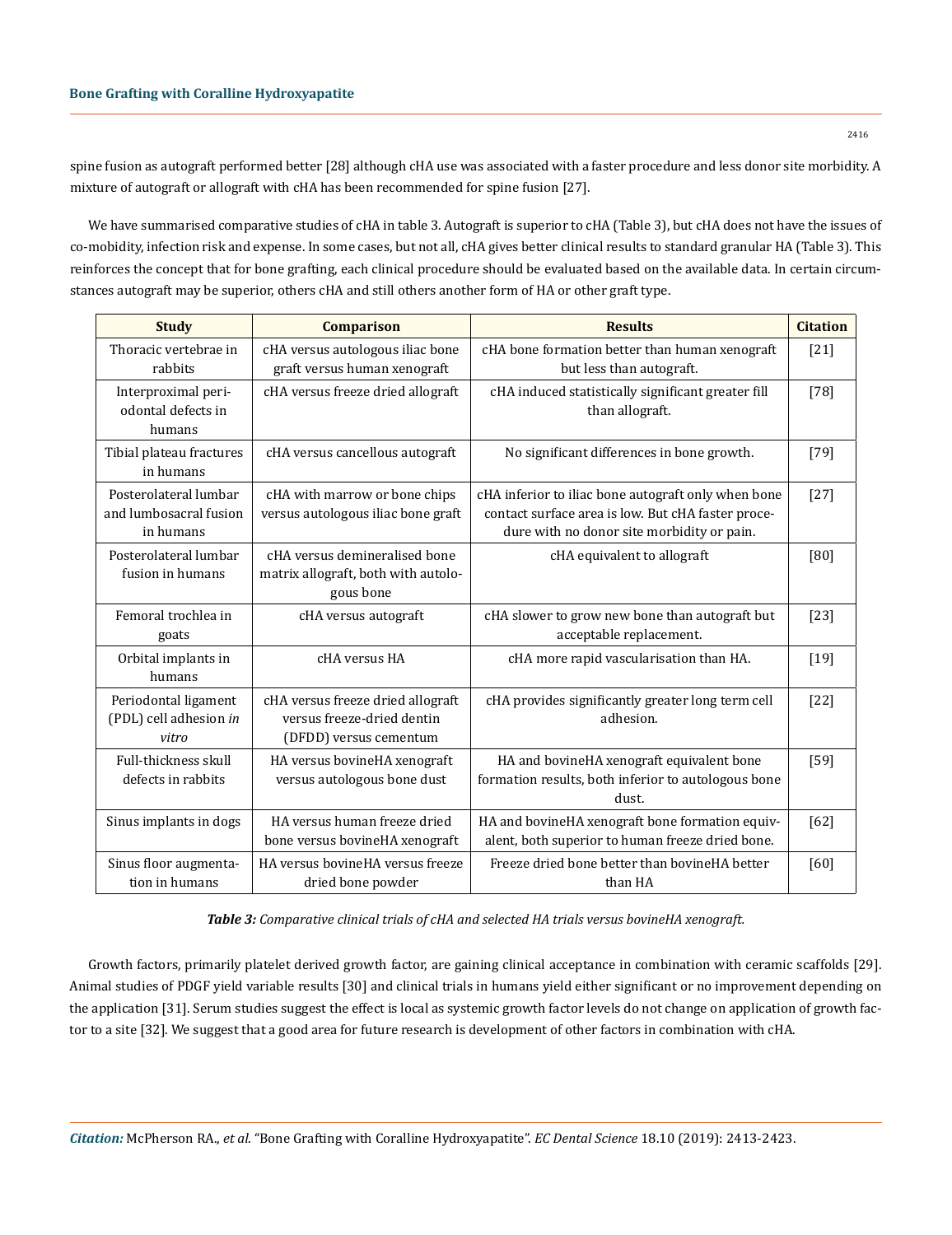The observations above collectively are part of the "osteostimulative" effect of cHA alluded to above (Table 1). cHA is not only osteoconductive, but also inherently aids formation of new bone structure. Clinical results from one of the authors' demonstrate rapid healing with cHA (Figure 2).



*Figure 2: X-ray images of patient with mandibular cyst (arrow) before (left) and after 90 days with cHA graft (right). Images from a case at the clinic of one of the authors (PJV), used with informed consent.*

#### **HA as a coating material**

HA is a safe and biocompatible material, therefore coating other less biocompatible materials with HA may aid acceptance by the body. In general this appears to be the case.

HA-coated screws are more firmly embedded [33] and have higher mechanical stability [34] indicative of increased bone formation [35]. Multiple long term studies demonstrate HA coated prosthetics have a lower failure rate with lower undesirable movement [36,37]. However the caveat is that initial stability must be provided to enable bone growth to occur into the HA [38].

HA coated dental implants have been in use many years [39]. The implants are stable with a failure rate of 2 to 18% depending on clinical use [40].

Of considerable interest are the results from external fixator pins which normally have a moderate infection rate [41]. HA coated pins used as part of external fixation have significantly lower pin loosening [42]. Use of HA coated pins can dramatically reduce infection rates [42]. However later studies in the wrist do not reproduce these results observing only a trend to better fixation and no difference in infection rate [43].

# **HA in dental trials**

HA has been used in dental applications for many years and there are extensive reviews on its use [44]. Reflecting a common use to fill voids after tooth extraction or cyst repair, HA significantly prevents loss of bone after extraction in animal [45] and human [46] trials. There is minimal inflammation and good integration [46]. cHA induces good bone formation after 6 months and begins to be noticeably resorbed starting at 3 months with stable implantation [17].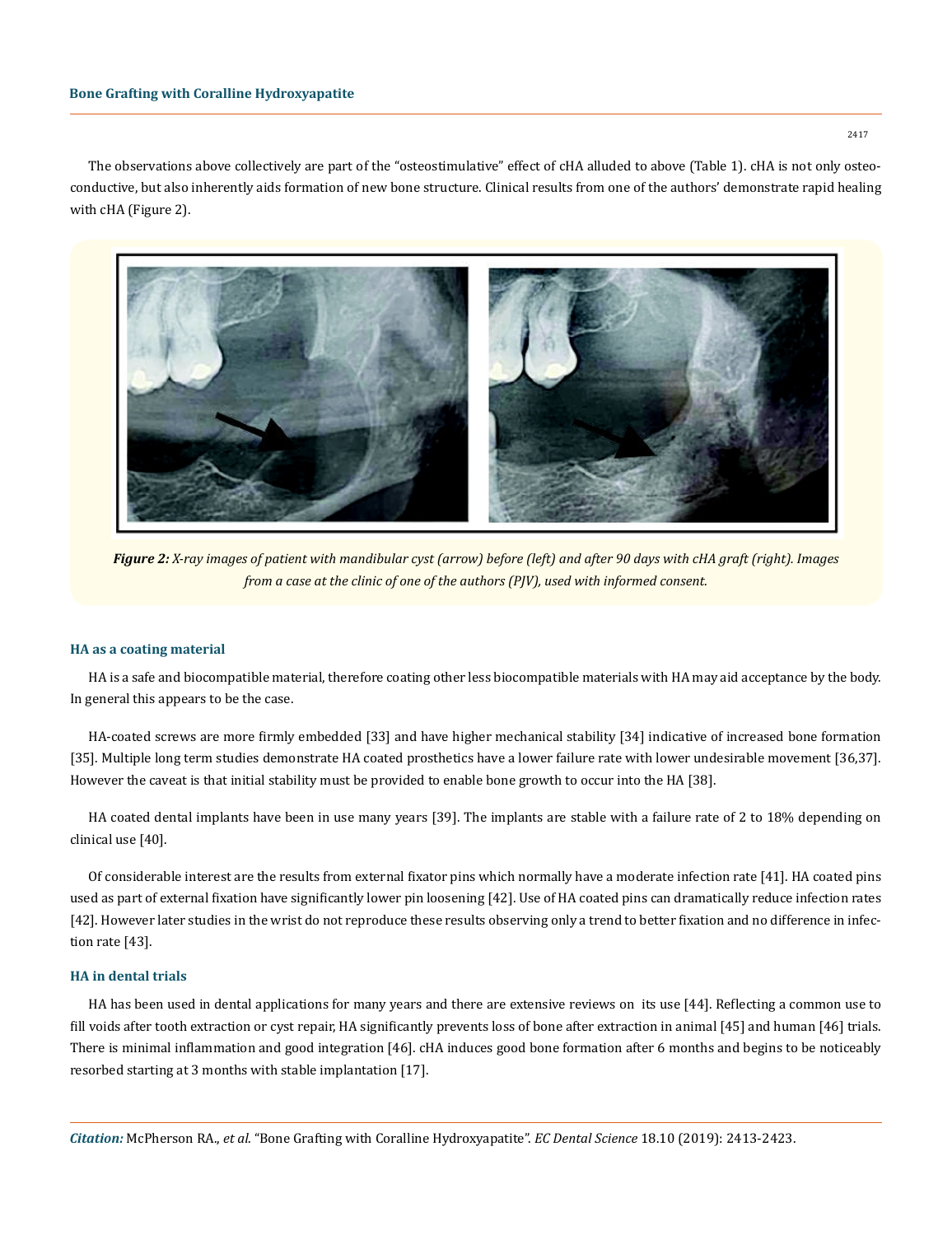2418

In a statistically rigorous review of HA clinical trials Dewi and Ana [47] found that HA was not significantly different to other ceramics or xenograft (bovineHA), but inferior to autograft. However these studies were complicated by the observation that many different forms of HA were trialled and compared to many different other compounds, making analysis clouded.

Xenograft from bovine bone (bovineHA) is widely used in dental applications. Processing bovineHA with hypochlorite and high temperature [48] is required to reduce risk of infection. BovineHA performance varies depending on application, when compared to ceramics and allograft bovineHA is at times superior, equal or inferior [49-56]. BovineHA can perform as well as autograft when combined with a support membrane [57]. The major limitation of bovineHA may be its slow resorption rate [58].

In comparing HA to widely used bovineHA, there are few direct comparison studies with pure, non-derivatised, non-nano, granular HA. Dewi and Ana concluded HA and bovineHA are not statistically significantly different in sinus floor augmentation [47]. What comparative studies exist suggest bovineHA and synthetic granular HA have equivalent clinical results [59-62] (Table 3).

#### **HA in orthopaedic trials**

HA has many applications in orthopaedic surgery, reviewed elsewhere [5]. Most frequently HA is used in filling damaged voids and to aid healing [63]. Some examples are HA coating of hip replacement prostheses which promote faster osseointegration with reduced pain [64], although these results have been disputed [65].

HA is equivalent to demineralised bone allograft in lumbar fusion and tibial fracture repair [3,66]. A major benefit is that use of HA obviates the need for donor site pain experienced after autograft usage, that can persist for up to 12 months [67].

However each application is different and clinical trials need to be examined carefully to ensure exactly what form of HA was used [68] and compared exactly to what alternative. Technique may also have an influence on clinical effectiveness. Thus, each trial needs to be interpreted with careful scrutiny.

#### **Is HA anti-infective?**

Early studies of HA provided evidence that HA is anti-infective [69]. Rosen [69] suggested this was due to a structure that allows abundant vascular growth.

HA may have inherent anti-bacterial activity. Adhesion of *S. aureus* is reduced to HA compared to titanium and stainless steel, with viability on HA also reduced [70]. HA inhibits the growth of several bacterial species *in vitro* [71]. Nano-HA particles are cytotoxic to bacteria, although these particles are nano sized and can be incorporated into cells [72] a different mechanism to granular HA.

HA implants used in high-risk cranioplasty reduce the infection rate and outcome but increase epidural hematomas compared to titanium implant [73]. Cranioplasty has a high rate of infection with other materials [74]. In orthognathic (jaw) surgery, HA and calcium phosphate are associated with increased infection [75].

Rather than rely on any putative anti-bacterial activity of HA, exploration of anti-bacterial conjugates would be a better alternative [12,13].

#### **Conclusion**

HA is a clinically useful component of the surgical armamentarium. It performs as well as most alternatives except autograft and sometimes allograft, dependent on the clinical procedure and exact formulation of materials used. Each class of graft has its own disadvantages and advantages [2,76]. HA is excellent for general purpose use, has outstanding biocompatibility, is renewable and cost effective [77]. cHA is a superior form of HA that often performs better than most alternatives, depending on the clinical situation. However, the clinical data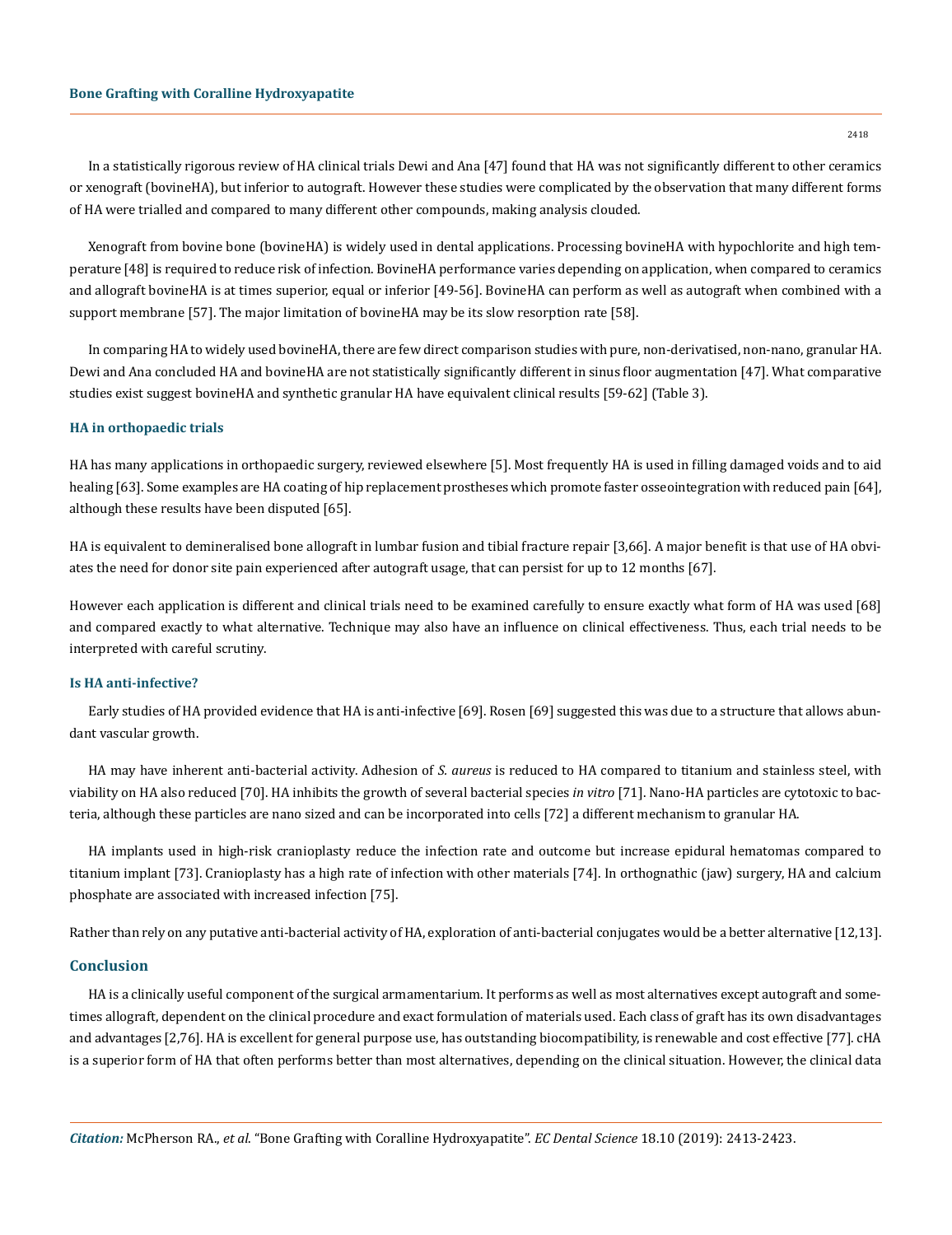set for cHA is not large and more studies are needed to further investigate the benefits of cHA. cHA and HA are under intense investigation as polymeric carriers of a wide range of materials. These polymers of cHA hold great promise for the future.

### **Conflict of Interest**

Rob McPherson is an employee of Integrant which distributes graft products. Drs Slater and Vickers receive consultant fees from Integrant. This review has received no funding.

# **Bibliography**

- 1. Siddiqui HA., *et al*[. "A Review on the Use of Hydroxyapatite-Carbonaceous Structure Composites in Bone Replacement Materials for](https://www.ncbi.nlm.nih.gov/pubmed/30249999) [Strengthening Purposes".](https://www.ncbi.nlm.nih.gov/pubmed/30249999) *Materials (Basel)* 24.11 (2018).
- 2. [Betz RR. "Limitations of autograft and allograft: new synthetic solutions".](https://www.ncbi.nlm.nih.gov/pubmed/12038843) *Orthopedics* 5 (2002): s561-570.
- 3. Bucholz RW., *et al*[. "Interporous hydroxyapatite as a bone graft substitute in tibial plateau fractures".](https://www.ncbi.nlm.nih.gov/pubmed/2537166) *Clinical Orthopaedics and Related Research* [240 \(1989\): 53-62.](https://www.ncbi.nlm.nih.gov/pubmed/2537166)
- 4. Tsuchiya A., *et al*[. "Effects of pore size and implant volume of porous hydroxyapatite/collagen \(HAp/Col\) on bone formation in a rab](https://www.ncbi.nlm.nih.gov/pubmed/19845154)bit bone defect model". *[Journal of Medical and Dental Sciences](https://www.ncbi.nlm.nih.gov/pubmed/19845154)* 1(2008): 91-99.
- 5. [Vaccaro AR. "The role of the osteoconductive scaffold in synthetic bone graft".](https://www.ncbi.nlm.nih.gov/pubmed/12038844) *Orthopedics* 5 (2002): s571-578.
- 6. Motomiya M., *et al*[. "Effect of Hydroxyapatite porous characteristics on healing outcomes in rabbit posterolateral spinal fusion mod](https://www.ncbi.nlm.nih.gov/pubmed/17891422)el". *[European Spine Journal](https://www.ncbi.nlm.nih.gov/pubmed/17891422)* 12 (2007): 2215-2224.
- 7. [Denry I and Kuhn LT. "Design and characterization of calcium phosphate ceramic scaffolds for bone tissue engineering".](https://www.ncbi.nlm.nih.gov/pubmed/26423007) *Dental Materials* [1 \(2016\): 43-53.](https://www.ncbi.nlm.nih.gov/pubmed/26423007)
- 8. [Allan B. "Closer to nature: new biomaterials and tissue engineering in ophthalmology".](https://www.ncbi.nlm.nih.gov/pmc/articles/PMC1722846/) *British Journal of Ophthalmology* 11 (1999): [1235-1240.](https://www.ncbi.nlm.nih.gov/pmc/articles/PMC1722846/)
- 9. Ratnayake JTB., *et al*[. "Substituted hydroxyapatites for bone regeneration: A review of current trends".](https://www.ncbi.nlm.nih.gov/pubmed/26991026) *Journal of Biomedical Materials [Research Part B: Applied Biomaterials](https://www.ncbi.nlm.nih.gov/pubmed/26991026)* 105.5 (2017): 1285-1299.
- 10. Li M., *et al*[. "An overview of graphene-based hydroxyapatite composites for orthopedic applications".](https://www.sciencedirect.com/science/article/pii/S2452199X17300890) *Bioactive Materials* 3 (2018): [1-18.](https://www.sciencedirect.com/science/article/pii/S2452199X17300890)
- 11. [Iijima K and Hashizume M. "Utilization of Proteins and Peptides to Create Organic-Hydroxyapatite Hybrids".](https://www.ncbi.nlm.nih.gov/pubmed/29268681) *Protein & Peptide Letters* [25.1 \(2018\): 25-33.](https://www.ncbi.nlm.nih.gov/pubmed/29268681)
- 12. Kolmas J*., et al. "*[Substituted hydroxyapatites with antibacterial properties".](https://www.hindawi.com/journals/bmri/2014/178123/) *BioMed Research International* (2014).
- 13. Huang Z-B*., et al. "*[Design of a hydroxyapatite-binding antimicrobial peptide with improved retention and antibacterial efficacy for](https://www.nature.com/articles/srep38410)  [oral pathogen control".](https://www.nature.com/articles/srep38410) *Scientific Reports* 26 (2016) : 38410.
- 14. Carvalho AL., *et al*[. "Effects of granule size on the osteoconductivity of bovine and synthetic hydroxyapatite: a histologic and histomet](https://www.ncbi.nlm.nih.gov/pubmed/17987858)ric study in dogs". *[Journal of Oral Implantology](https://www.ncbi.nlm.nih.gov/pubmed/17987858)* 33.5 (2007): 267-276.
- 15. [Pountos I and Giannoudis PV. "Is there a role of coral bone substitutes in bone repair?"](https://www.ncbi.nlm.nih.gov/pubmed/27836254) *Injury* 12 (2016): 2606-2013.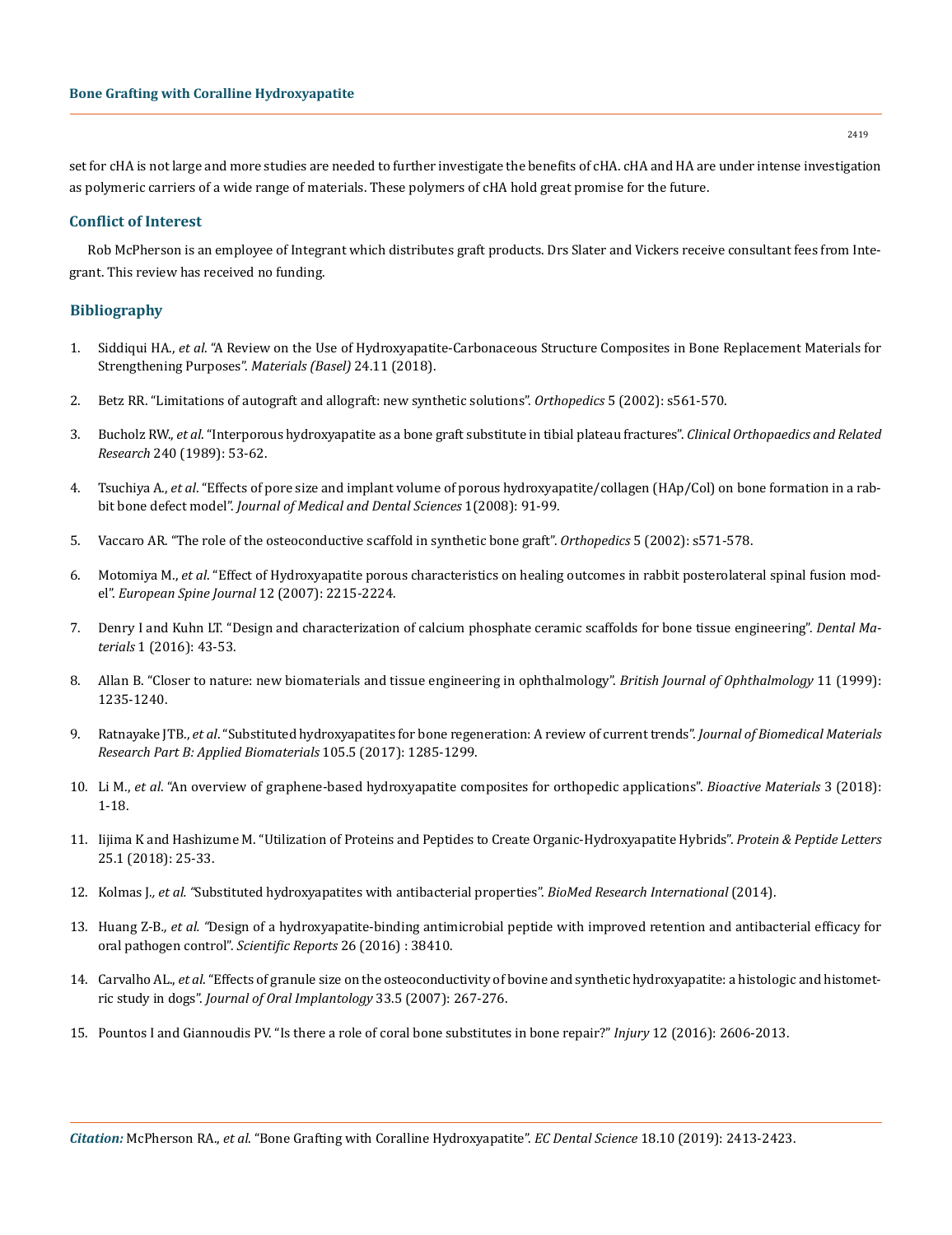- 16. [Damien E and Revell PA. "Coralline hydroxyapatite bone graft substitute: A review of experimental studies and biomedical applica](https://www.ncbi.nlm.nih.gov/pubmed/20803439)tions". *[Journal of Applied Biomaterials & Biomechanics](https://www.ncbi.nlm.nih.gov/pubmed/20803439)* 2.2 (2004): 65-73.
- 17. Luo Z-B., *et al*[. "Performance of coralline hydroxyapatite in sinus floor augmentation: a retrospective study".](https://www.ncbi.nlm.nih.gov/pubmed/23358705) *Clinical Oral Investigations* [17.9 \(2013\): 2003-2010.](https://www.ncbi.nlm.nih.gov/pubmed/23358705)
- 18. Holmes R*., et al. "*[A coralline hydroxyapatite bone graft substitute. Preliminary report".](https://europepmc.org/abstract/med/6147218) *Clinical Orthopaedics and Related Research* [188 \(1984\): 252-262.](https://europepmc.org/abstract/med/6147218)
- 19. Celik T*., et al. "*[Vascularization of coralline versus synthetic hydroxyapatite orbital implants assessed by gadolinium enhanced mag](https://www.ncbi.nlm.nih.gov/pubmed/24871378)[netic resonance imaging".](https://www.ncbi.nlm.nih.gov/pubmed/24871378) *Current Eye Research* 40.3 (2015 ): 346-353.
- 20. Giuliani A*., et al. "In vivo* [regenerative properties of coralline-derived \(biocoral\) scaffold grafts in human maxillary defects: demon](https://www.ncbi.nlm.nih.gov/pubmed/23350548)[strative and comparative study with Beta-tricalcium phosphate and biphasic calcium phosphate by synchrotron radiation x-ray mi](https://www.ncbi.nlm.nih.gov/pubmed/23350548)crotomography". *[Clinical Implant Dentistry and Related Research](https://www.ncbi.nlm.nih.gov/pubmed/23350548)* 16.5 (2014): 736-750.
- 21. Karaismailoğlu TN., *et al*[. "Comparison of autograft, coralline graft, and xenograft in promoting posterior spinal fusion".](https://www.ncbi.nlm.nih.gov/pubmed/12510097) *Acta Ortho[paedica et Traumatologica Turcica](https://www.ncbi.nlm.nih.gov/pubmed/12510097)* 36.2 (2002): 147-154.
- 22. Devecioğlu D., *et al*[. "Biomaterials in periodontal regenerative surgery: effects of cryopreserved bone, commercially available coral,](https://www.ncbi.nlm.nih.gov/pubmed/15381784) [demineralized freeze-dried dentin, and cementum on periodontal ligament fibroblasts and osteoblasts".](https://www.ncbi.nlm.nih.gov/pubmed/15381784) *Journal of Biomaterials Applications* [19.2 \(2004\): 107-120.](https://www.ncbi.nlm.nih.gov/pubmed/15381784)
- 23. Koëter S*., et al. "*[Coralline hydroxyapatite is a suitable bone graft substitute in an intra-articular goat defect model".](https://www.ncbi.nlm.nih.gov/pubmed/19016454) *Journal of Bio[medical Materials Research Part B: Applied Biomaterials](https://www.ncbi.nlm.nih.gov/pubmed/19016454)* 90.1 (2009): 116-122.
- 24. Markel DC., *et al*[. "Characterization of the inflammatory response to four commercial bone graft substitutes using a murine biocom](https://www.ncbi.nlm.nih.gov/pubmed/22334792)patibility model". *[Journal of Inflammation Research](https://www.ncbi.nlm.nih.gov/pubmed/22334792)* 5 (2012): 13-18.
- 25. Ning Y., *et al*[. "The research of degradability of a novel biodegradable coralline hydroxyapatite after implanted into rabbit".](https://www.ncbi.nlm.nih.gov/pubmed/18357581) *Journal of [Biomedical Materials Research](https://www.ncbi.nlm.nih.gov/pubmed/18357581)* 83.3 (2009): 741-776.
- 26. Georgiannos D., *et al*[. "Phenolization and coralline hydroxyapatite grafting following meticulous curettage for the treatment of en](https://www.ncbi.nlm.nih.gov/pubmed/25767429)[chondroma of the hand. A case series of 82 patients with 5-year follow-up".](https://www.ncbi.nlm.nih.gov/pubmed/25767429) *Hand (N Y)* 10.1 (2015): 111-115.
- 27. Korovessis P., *et al*[. "Correlative radiological, self-assessment and clinical analysis of evolution in instrumented dorsal and lateral fu](https://www.ncbi.nlm.nih.gov/pubmed/15789231)[sion for degenerative lumbar spine disease. Autograft versus coralline hydroxyapatite".](https://www.ncbi.nlm.nih.gov/pubmed/15789231) *European Spine Journal* 14.7 (2005): 630-638.
- 28. Kadam A., *et al*[. "Bone substitutes and expanders in Spine Surgery: A review of their fusion efficacies".](https://www.ncbi.nlm.nih.gov/pubmed/27909654) *International Journal of Spine Surgery* [10 \(2016\): 33.](https://www.ncbi.nlm.nih.gov/pubmed/27909654)
- 29. Younger A*., et al. "*[Vancouver Experience of Recombinant Human Platelet-Derived Growth Factor".](https://www.ncbi.nlm.nih.gov/pubmed/27871410) *Foot and Ankle Clinics* 21.4 (2016): [771-776.](https://www.ncbi.nlm.nih.gov/pubmed/27871410)
- 30. Silva de Oliveira JC., *et al*[. "Evaluation of the Osteoinductive Effect of PDGF-BB Associated With Different Carriers in Bone Regenera](https://www.ncbi.nlm.nih.gov/pubmed/28422902)[tion in Bone Surgical Defects in Rats".](https://www.ncbi.nlm.nih.gov/pubmed/28422902) *Implant Dentistry* 26.4 (2017): 559-566.
- 31. [Cãlin C and Pãtraşcu I. "Growth factors and beta-tricalcium phosphate in the treatment of periodontal intraosseous defects: A system](https://www.ncbi.nlm.nih.gov/pubmed/26897256)[atic review and meta-analysis of randomised controlled trials".](https://www.ncbi.nlm.nih.gov/pubmed/26897256) *Archives of Oral Biology* 66 (2016): 44-54.
- 32. Solchaga LA., *et al*[. "Effect of implantation of Augment\(®\) Bone Graft on serum concentrations of platelet-derived growth factors: a](https://www.ncbi.nlm.nih.gov/pubmed/23334906)  pharmacokinetic study". *[Clinical Drug Investigation](https://www.ncbi.nlm.nih.gov/pubmed/23334906)* 32.2 (2013): 143-149.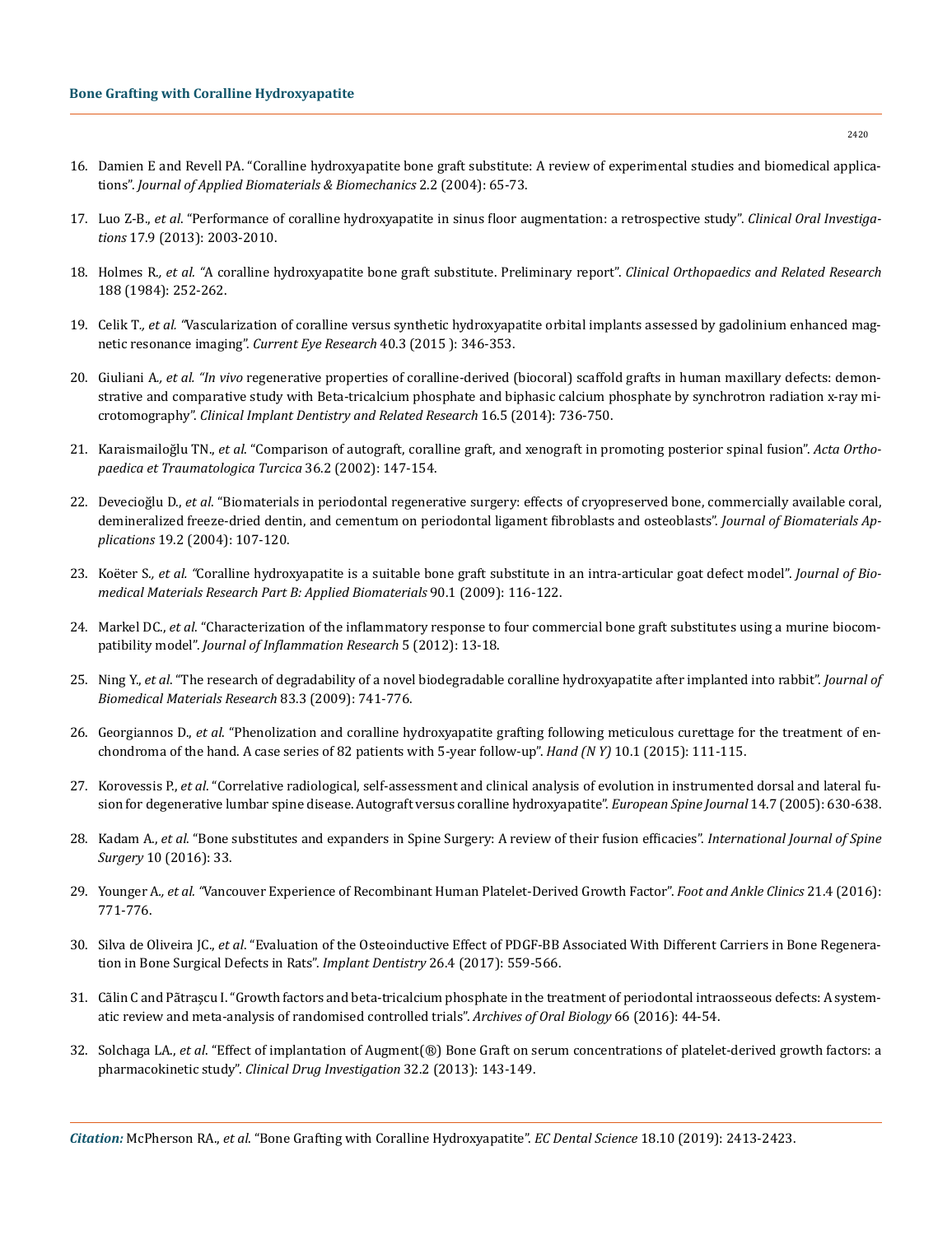- 33. Sandén B*., et al. "*[Hydroxyapatite coating improves fixation of pedicle screws. A clinical study".](https://www.ncbi.nlm.nih.gov/pubmed/12002498) *The Journal of bone and joint surgery [British volume 84.](https://www.ncbi.nlm.nih.gov/pubmed/12002498)*3 (2002): 387-391.
- 34. Pesce V., *et al*[. "The effect of hydroxyapatite coated screw in the lateral fragility fractures of the femur. A prospective randomized clini](https://www.ncbi.nlm.nih.gov/pubmed/24750798)cal study". *[Journal of Biological Regulators and Homeostatic Agents](https://www.ncbi.nlm.nih.gov/pubmed/24750798)* 28.1 (2014): 125-132.
- 35. Reikerås O*., et al. "*[Hydroxyapatite enhances long-term fixation of titanium implants".](https://www.ncbi.nlm.nih.gov/pubmed/16700656) *Journal of Long-Term Effects of Medical Implants* [16.2 \(2006\): 165-173.](https://www.ncbi.nlm.nih.gov/pubmed/16700656)
- 36. [Hahn J and Vassos DM. "Long-term efficacy of hydroxyapatite-coated cylindrical implants".](https://www.ncbi.nlm.nih.gov/pubmed/9545928) *Implant Dentistry* 6.2 (1997): 111-115.
- 37. Toksvig-Larsen S*., et al. "*[Hydroxyapatite-enhanced tibial prosthetic fixation".](https://www.ncbi.nlm.nih.gov/pubmed/10660713) *Clinical Orthopaedics and Related Research* 370 (2000): [192-200.](https://www.ncbi.nlm.nih.gov/pubmed/10660713)
- 38. Nilsson KG*., et al. "*[Hydroxyapatite coating versus cemented fixation of the tibial component in total knee arthroplasty: prospective](https://www.ncbi.nlm.nih.gov/pubmed/9926947) [randomized comparison of hydroxyapatite-coated and cemented tibial components with 5-year follow-up using radiostereometry".](https://www.ncbi.nlm.nih.gov/pubmed/9926947) *[Journal of Arthroplasty](https://www.ncbi.nlm.nih.gov/pubmed/9926947)* 14.1 (1999): 9-20.
- 39. Chino T*., et al. "*[Clinical applications of a hydroxyapatite-coated dental implant".](https://www.semanticscholar.org/paper/Clinical-applications-of-a-hydroxyapatite-coated-Chino-Gotoh/bfbe7cbb9c5df634b430eabbff87872116a9f359) *International Journal of Oral Implantology* 8.1 (1991): [71-74.](https://www.semanticscholar.org/paper/Clinical-applications-of-a-hydroxyapatite-coated-Chino-Gotoh/bfbe7cbb9c5df634b430eabbff87872116a9f359)
- 40. Binahmed A., *et al*[. "Long-term follow-up of hydroxyapatite-coated dental implants--a clinical trial".](https://www.semanticscholar.org/paper/Long-term-follow-up-of-hydroxyapatite-coated-dental-Binahmed-Stoykewych/d411208d7a865ba1a2fffbb37e6d9a7f4ee27653) *The International Journal of Oral [& Maxillofacial Implants](https://www.semanticscholar.org/paper/Long-term-follow-up-of-hydroxyapatite-coated-dental-Binahmed-Stoykewych/d411208d7a865ba1a2fffbb37e6d9a7f4ee27653)* 6 (2007): 963-968.
- 41. Jennison T., *et al*[. "Prevention of infection in external fixator pin sites".](https://www.ncbi.nlm.nih.gov/pubmed/24076071) *Acta Biomaterialia* 10.2 (2014): 595-603.
- 42. Moroni A., *et al*[. "Enhanced fixation with hydroxyapatite coated pins".](https://www.ncbi.nlm.nih.gov/pubmed/9577425) *Clinical Orthopaedics and Related Research* 346 (1998): 171- [177.](https://www.ncbi.nlm.nih.gov/pubmed/9577425)
- 43. Pieske O., et al[. "Clinical benefit of hydroxyapatite-coated pins compared with stainless steel pins in external fixation at the wrist: a](https://www.ncbi.nlm.nih.gov/pubmed/20444448) [randomised prospective study".](https://www.ncbi.nlm.nih.gov/pubmed/20444448) *Injury* 10 (2010): 1031-1036.
- 44. [Habibah TU and Salisbury HG. "Hydroxyapatite Dental Material". In: StatPearls \[Internet\]. Treasure Island \(FL\): StatPearls Publishing](https://www.ncbi.nlm.nih.gov/books/NBK513314/) [\(2019\).](https://www.ncbi.nlm.nih.gov/books/NBK513314/)
- 45. Hoad-Reddick G., *et al*[. "Osseoretention? Comparative assessment of particulate hydroxyapatite inserted beneath immediate den](https://www.ncbi.nlm.nih.gov/pubmed/8605504)tures". *[European Journal of Prosthodontics and Restorative Dentistry](https://www.ncbi.nlm.nih.gov/pubmed/8605504)* 3.2 (1994): 61-65.
- 46. Knychalska-Karwan Z., *et al*[. "Long-term results of hydroxyapatite application in the treatment of periodontal osseous defects".](https://www.ncbi.nlm.nih.gov/pubmed/9801880) *Fron[tiers of Medical and Biological Engineering](https://www.ncbi.nlm.nih.gov/pubmed/9801880)* 8.4 (1997): 239-252.
- 47. [Dewi AH and Ana ID. "The use of hydroxyapatite bone substitute grafting for alveolar ridge preservation, sinus augmentation, and](https://www.ncbi.nlm.nih.gov/pmc/articles/PMC6218667/)  [periodontal bone defect: A systematic review". Heliyon \[Internet\]. 25.4 \(2018\).](https://www.ncbi.nlm.nih.gov/pmc/articles/PMC6218667/)
- 48. Cho JS., *et al*[. "Preparation of a novel anorganic bovine bone xenograft with enhanced bioactivity and osteoconductivity".](https://www.ncbi.nlm.nih.gov/pubmed/23359483) *Journal of [Biomedical Materials Research Part B: Applied Biomaterials](https://www.ncbi.nlm.nih.gov/pubmed/23359483)* 101.5 (2013): 855-869.
- 49. Iezzi G., *et al*[. "Comparative histological results of different biomaterials used in sinus augmentation procedures: a human study at 6](https://www.ncbi.nlm.nih.gov/pubmed/22092377)  months". *[Clinical Oral Implants Research](https://www.ncbi.nlm.nih.gov/pubmed/22092377)* 23.12 (2012): 1369-1376.
- 50. Jensen SS., *et al*[. "Bone healing and graft resorption of autograft, anorganic bovine bone and beta-tricalcium phosphate. A histologic](https://www.ncbi.nlm.nih.gov/pubmed/16672017) [and histomorphometric study in the mandibles of minipigs".](https://www.ncbi.nlm.nih.gov/pubmed/16672017) *Clinical Oral Implants Research* 17.3 (2006): 237-243.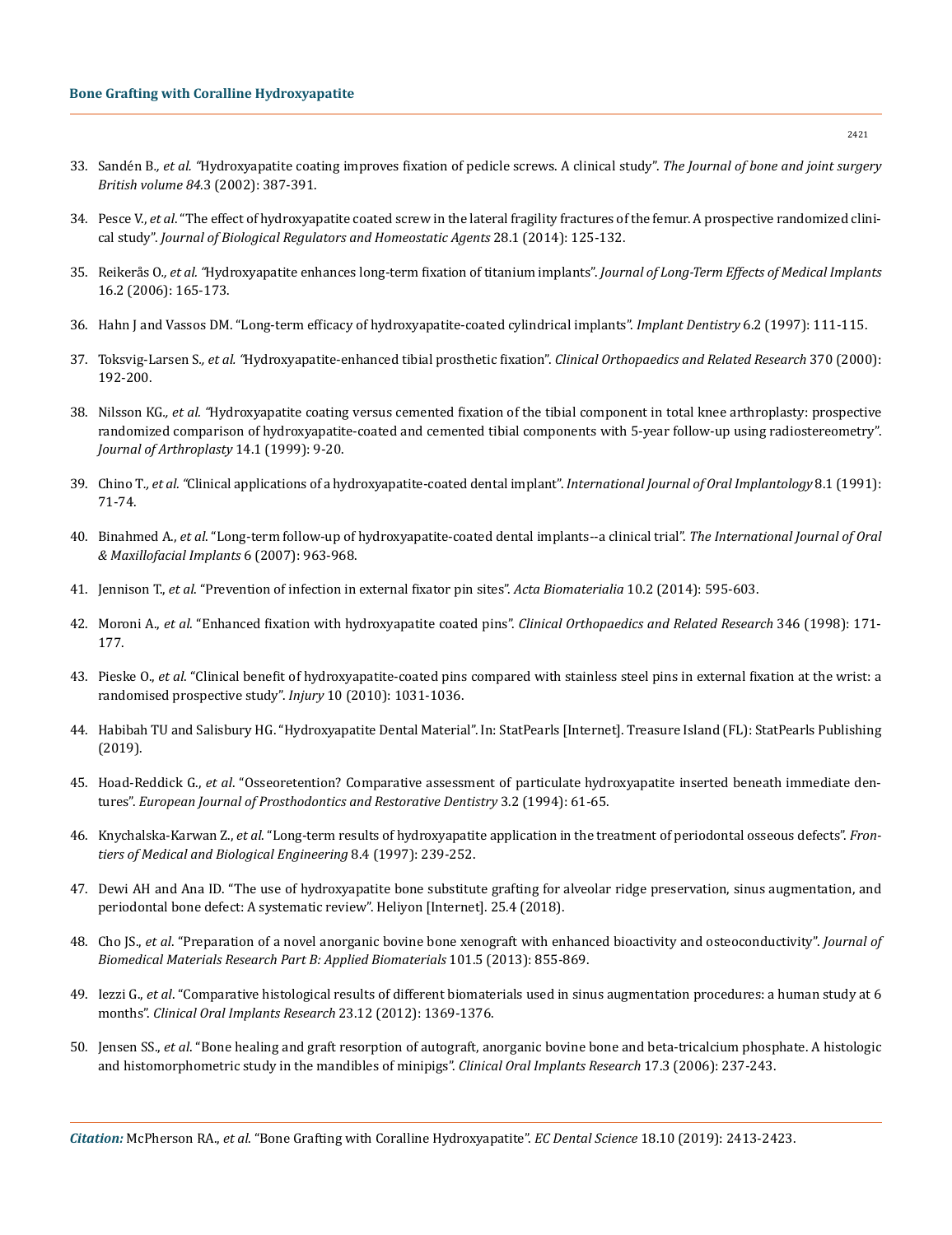- 51. Machibya FM., *et al*[. "Effects of bone regeneration materials and tooth movement timing on canine experimental orthodontic treat](https://www.ncbi.nlm.nih.gov/pubmed/29154676)ment". *[The Angle Orthodontist](https://www.ncbi.nlm.nih.gov/pubmed/29154676)* 2 (2018): 171-178.
- 52. Mahesh L., *et al*[. "Alveolar ridge preservation with the socket-plug technique utilizing an alloplastic putty bone substitute or a particu](https://www.ncbi.nlm.nih.gov/pubmed/23772806)[late xenograft: a histological pilot study".](https://www.ncbi.nlm.nih.gov/pubmed/23772806) *Journal of Oral Implantology* 2(2015): 178-183.
- 53. Miron RJ., *et al*[. "Osteoinductive potential of a novel biphasic calcium phosphate bone graft in comparison with autographs, xeno](https://www.ncbi.nlm.nih.gov/pubmed/26227281)grafts, and DFDBA". *[Clinical Oral Implants Research](https://www.ncbi.nlm.nih.gov/pubmed/26227281)* 27.6 (2016): 668-675.
- 54. Miron RJ., *et al*[. "Osteoinductive potential of 4 commonly employed bone grafts".](https://www.ncbi.nlm.nih.gov/pubmed/26814714) *Clinical Oral Investigations* 8 (2016): 2259-2265.
- 55. Van Assche N., *et al*[. "Randomized controlled trial to compare two bone substitutes in the treatment of bony dehiscences".](https://www.ncbi.nlm.nih.gov/pubmed/22236044) *Clinical [Implant Dentistry and Related Research](https://www.ncbi.nlm.nih.gov/pubmed/22236044)* 15.4 (2013): 558-568.
- 56. Vance GS., *et al*[. "Comparison of an allograft in an experimental putty carrier and a bovine-derived xenograft used in ridge preserva](https://www.ncbi.nlm.nih.gov/pubmed/15346745)tion: a clinical and histologic study in humans". *[The International Journal of Oral & Maxillofacial Implants](https://www.ncbi.nlm.nih.gov/pubmed/15346745)* 19.4 (2004): 491-497.
- 57. Hockers T., *et al*[. "The combined use of bioresorbable membranes and xenografts or autografts in the treatment of bone defects](https://www.ncbi.nlm.nih.gov/pubmed/10740458)  [around implants. A study in beagle dogs".](https://www.ncbi.nlm.nih.gov/pubmed/10740458) *Clinical Oral Implants Research* 10.6 (1999): 487-498.
- 58. Smith MM., *et al*[. "Attributes of Bio-Oss® and Moa-Bone® graft materials in a pilot study using the sheep maxillary sinus model".](https://www.ncbi.nlm.nih.gov/pubmed/28868669) *[Journal of Periodontal Research](https://www.ncbi.nlm.nih.gov/pubmed/28868669)* 53.1 (2018): 80-90.
- 59. Fukuta K., *et al*[. "Comparison of inorganic bovine bone mineral particles with porous hydroxyapatite granules and cranial bone dust](file:///D:/Ecronicon%20PDF%20data/ECOR/ECOR-19-RW-235/ncbi.nlm.nih.gov/pubmed/1391244) [in the reconstruction of full-thickness skull defect".](file:///D:/Ecronicon%20PDF%20data/ECOR/ECOR-19-RW-235/ncbi.nlm.nih.gov/pubmed/1391244) *Journal of Craniofacial Surgery* 3.1 (1992): 25-29.
- 60. Karabuda C., *et al*[. "Histological and clinical evaluation of 3 different grafting materials for sinus lifting procedure based on 8 cases".](https://www.ncbi.nlm.nih.gov/pubmed/11699487)  *[Journal of Periodontology](https://www.ncbi.nlm.nih.gov/pubmed/11699487)* 72.10 (2001): 1436-1442.
- 61. Mangano C., *et al*[. "Maxillary sinus augmentation with a porous synthetic hydroxyapatite and bovine-derived hydroxyapatite: a com](https://www.ncbi.nlm.nih.gov/pubmed/18271380)parative clinical and histologic study". *[The International Journal of Oral and Maxillofacial Implants](https://www.ncbi.nlm.nih.gov/pubmed/18271380)* 22.6 (2007): 980-986.
- 62. Wetzel AC., *et al*[. "Bone apposition onto oral implants in the sinus area filled with different grafting materials. A histological study in](https://www.ncbi.nlm.nih.gov/pubmed/7578791)  beagle dogs". *[Clinical Oral Implants Research](https://www.ncbi.nlm.nih.gov/pubmed/7578791)* 6.3 (1995): 155-163.
- 63. Moore WR., *et al*[. "Synthetic bone graft substitutes".](https://www.ncbi.nlm.nih.gov/pubmed/11409021) *ANZ Journal of Surgery* 71.6 (2001): 354-361.
- 64. Rasquinha VJ., *et al*[. "Hydroxyapatite: catalyst or conjuror?".](https://www.ncbi.nlm.nih.gov/pubmed/12068419) *Journal of Arthroplasty* 4.1(2002): 113-117.
- 65. Lazarinis S., *et al*[. "Increased risk of revision of acetabular cups coated with hydroxyapatite".](https://www.ncbi.nlm.nih.gov/pmc/articles/PMC2856204/) *Acta Orthopaedica* (2010): 53-59.
- 66. [Nam WD and Yi J. "Bone Union Rate Following Instrumented Posterolateral Lumbar Fusion: Comparison between Demineralized](https://www.ncbi.nlm.nih.gov/pmc/articles/PMC5165007/)  [Bone Matrix versus Hydroxyapatite".](https://www.ncbi.nlm.nih.gov/pmc/articles/PMC5165007/) *Asian Spine Journal* 10.6 (2016): 1149-1156.
- 67. Goff T., *et al*[. "Use of bone graft substitutes in the management of tibial plateau fractures".](https://www.ncbi.nlm.nih.gov/pubmed/23351879) *Injury* 1 (2013): S86-94.
- 68. [Tuukkanen J and Nakamura M. "Hydroxyapatite as a Nanomaterial for Advanced Tissue Engineering and Drug Therapy".](https://www.ncbi.nlm.nih.gov/pubmed/28619003) *Current [Pharmaceutical Design](https://www.ncbi.nlm.nih.gov/pubmed/28619003)* 23.26 (2017): 3786-3793.
- 69. [Rosen HM. "The response of porous hydroxyapatite to contiguous tissue infection".](https://www.ncbi.nlm.nih.gov/pubmed/1658838) *Plastic and Reconstructive Surgery* 6 (1991): 1076- [1080.](https://www.ncbi.nlm.nih.gov/pubmed/1658838)